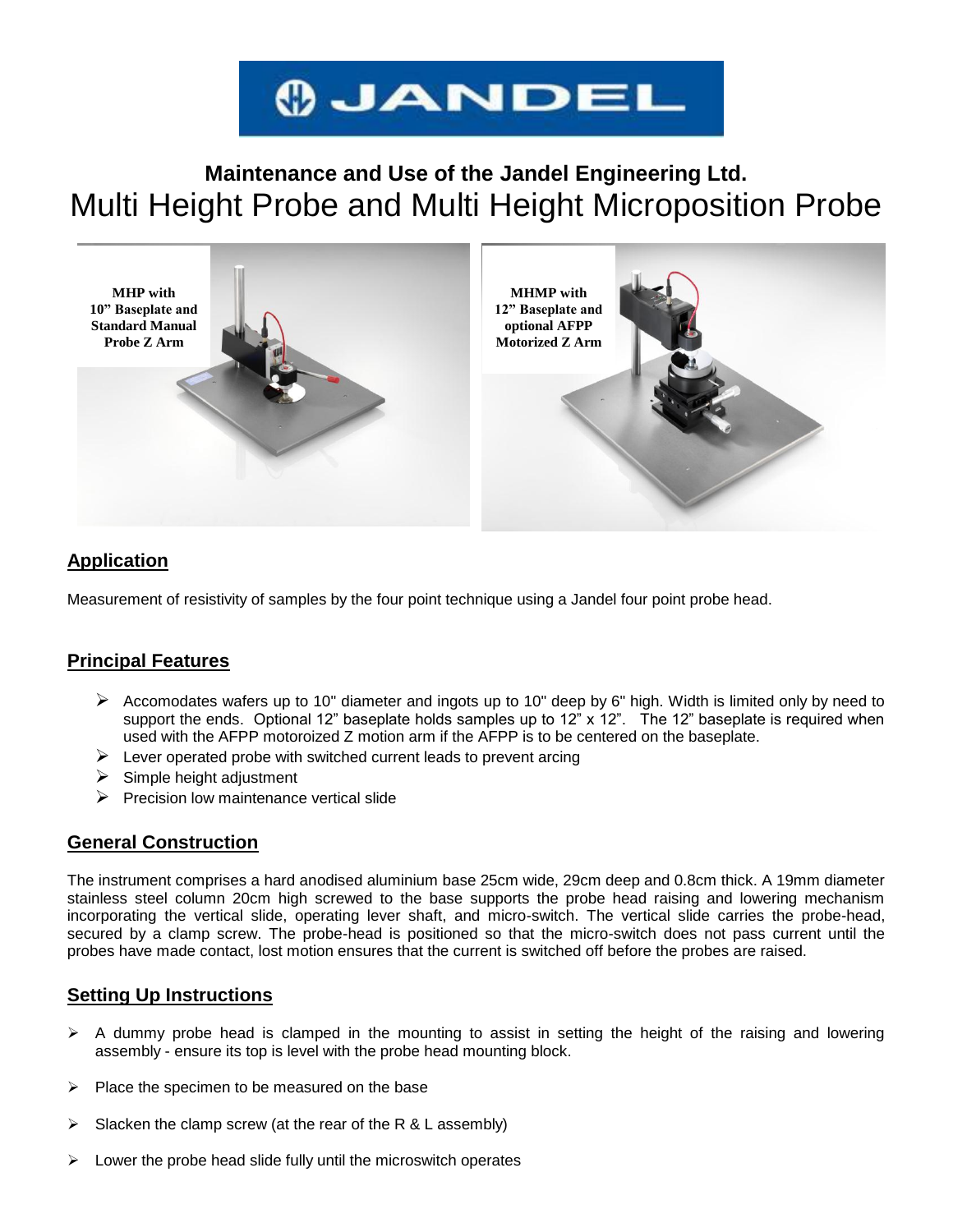- $\triangleright$  Lower the whole assembly by sliding it down the column until the tip of the dummy probe head touches the specimen. Tighten the rear clamp hard. Raise the probe head slide with the long lever and unclamp the dummy probe head by the red thumb screw on the left of the head mounting block
- Insert the JANDEL cylindrical probe head so that its top is level with the top of the mounting block just as the dummy probe head
- $\triangleright$  Attach the connecting lead marked 4PL to the 9-way plug at the rear of the assembly and secure it by the locking screws
- $\triangleright$  Plug the lead into the RM3-AR .T.U. at the rear

The MULTI HEIGHT PROBE is now ready for use. Remember that different specimen heights require resetting the assembly on the column, use the dummy probe head as before to avoid the risk of breaking the probe head needles.

#### **Adjustments**

1. The operating lever should be sufficiently stiff in its functioning to hold the probe head fully raised. Adjust the socket set screw in the probe head support immediately above the operating lever shaft, clockwise makes the operation more stiff.

2. Check that when the lever is pulled fully down the micro-switch has operated. The probe needles should make contact with the wafer before the switch operates, if in doubt proceed as for:

#### **Exchanging Probe Head**

1. Remove the probe head by slackening the red clamp screw on the left hand side of the probe head mounting, lift out the probe head, unplug the lead.

2. Check the micro-switch setting by pulling down the operating lever so that the slide is fully down, observe that the micro-switch has just operated, if not, correct by adjusting the screw and locking it.

3. Fit a probe head into the mounting. Rotate the probe head so that the needles lie parallel to the front face of the mounting (use the two screws in the probe head as a guide). Proceed as described in setting up instructions.

### **Multiheight Probe Wiring Details**

**(see diagram next page)**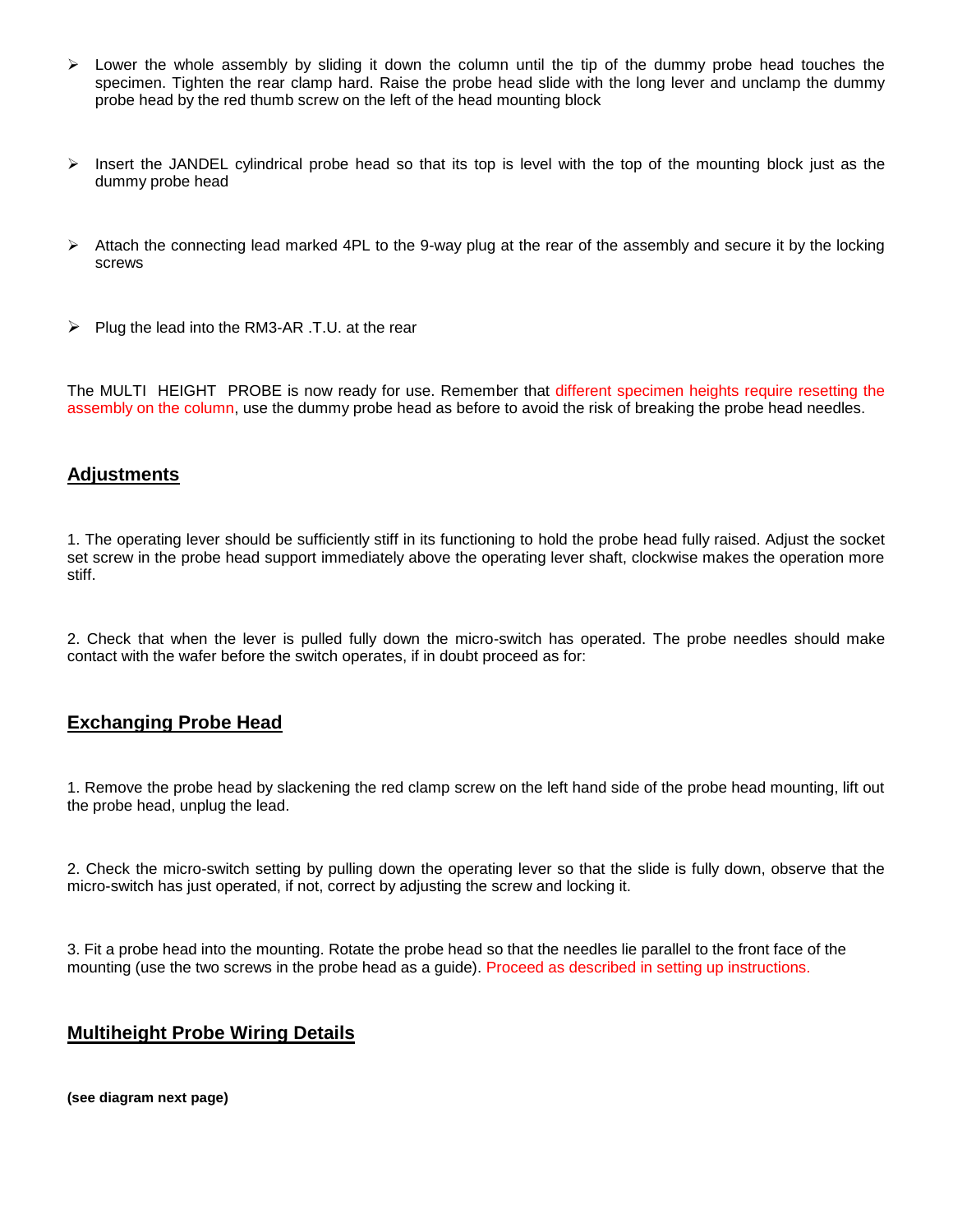

To lead with 180  $^{\circ}$  DIN plug on Test Unit

# **Pins in Probe Head**



# Lemo 5-Pin on Column



| P.T.F.E.     | No. on 9-way | <b>P.V.C.</b> |
|--------------|--------------|---------------|
| White        |              | <b>Blue</b>   |
| Green        |              | Green         |
| Red          |              | Yellow        |
| <b>Black</b> |              | Red           |
| Screen       |              | Screen        |

| Lemo | with P.V.C. | with P.T.F.E. |
|------|-------------|---------------|
|      | <b>Blue</b> | White         |
|      | Green       | Green         |
|      | Yellow      | Red           |
|      | Red         | <b>Black</b>  |
|      | Screen      | Screen        |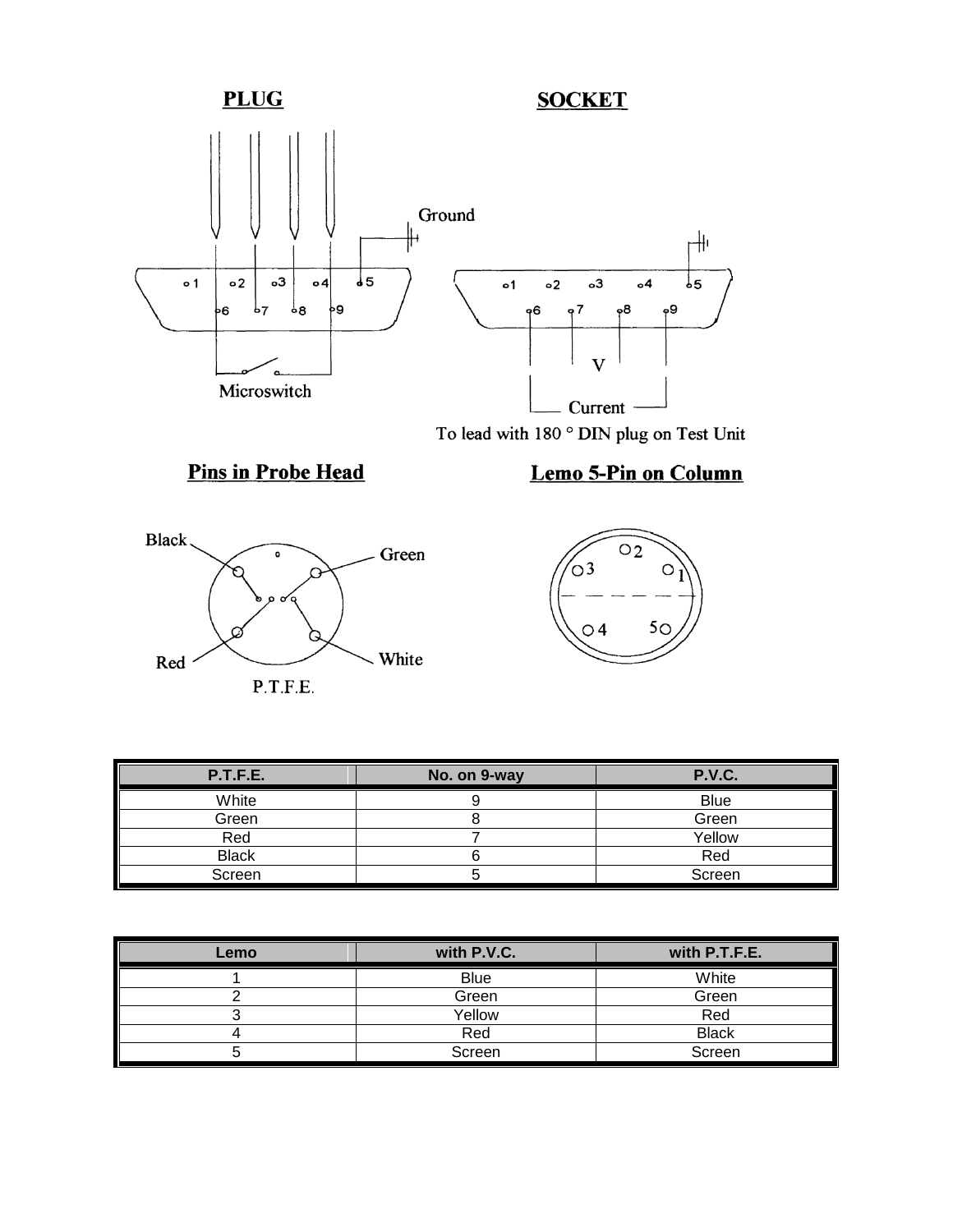### **Choice of Probe Head**

Nearly all 4-point measurements are made using a probe head which may be of various shapes and sizes, but all comprising four pointed probes spring loaded and electrically connected to the electronic equipment which supplies a constant DC measuring current and displays the measured output voltage. JANDEL probe heads offer very high precision needle spacing (±10µ) or a special execution (±5µ), checked on an interferometer microscope. The probes are precision ground tungsten carbide with 45º included angle tips and polished tip radii optically checked from 12.5 to 500 microns. The spring loading is checked electronically and can be from 10g to 250g preset. Spacings can be from 0.5mm to 1.59mm in a linear or square array. The needle guidance is by precision ruby jewel bearings at two levels.

The choice of probe head characteristics is dependent on the material to be probed. Note the following four point selection guide refers to the various possibilities, and the published ASTM Standards and recommendations can be used as a guide. Most materials can be probed with the three basic sets of characteristics viz. 1.00mm spacing, 25 micron tip radius, 100g load linear can be used to measure homogenous wafers (substrates), epitaxial layers, diffused layers, silicon on sapphire metallic films

#### OR

1.00mm spacing, 100 micron tip radius, 100g load linear for medium and high dose ion-implanted wafers, metallic films.

For low dose ion implants and shallow junctions it may be necessary to use tip radii between 200 and 500 microns.

### **Conditioning**

All JANDEL probe head needles with a radius of greater than 25 microns are polished to an optical finish. In some situations the smooth finish does not furnish the best possible contact, so 'conditioning' may be necessary. This is effected by raising and lowering the mounted probe head on to a ceramic plate a number of times. This process produces both a cleansing action and creates microscopic asperities to promote good electrical contact with less noise without excessive penetration.

Sophisticated Resistivity Mapping Systems often incorporate software programmes to determine the standard deviation of a group of measurements on a representative wafer. In this way the enhancement of the probe head performance by conditioning can be studied and the appropriate programme of conditioning undertaken.

### **Notes on Four Point Resistivity Measuring With Jandel Equipment**

### **General**

Before attempting measurement one needs to know something of the sample or the wafer - is it silicon? (Germanium is easier to contact and measure). Metallic and other layers are also deposited on semiconductor, sapphire or ceramic wafers.

First, is the sample clean and fresh?

If the sample is old it may be etched, washed and dried which will remove oxide which can impede ohmic contact.

Secondly, is the sample homogenous i.e. is it uniformly doped or does it have a layer on its surface e.g. by epitaxy, diffusion, ion-implantation, or sputtering etc?

If the sample has a layer it must be of the opposite conductivity type to the substrate i.e. electrically insulated from the substrate. A layer of the same conductivity type cannot be measured by the four point method because the substrate offers an easier path for the current, and the measured resistivity is effectively that of the substrate.

If the layer is thin, meaning sub-micron, one must avoid puncturing the layer by excessive needle loading, by sharp or rough needle tips, or too rapid descent velocity of the probes, excessive current can also inject minority carriers.

All these effects cause some leakage into the substrate, so that the measuring current in the layer is reduced, and the resistivity measured is too low.

### **Limits of Measurement Capability**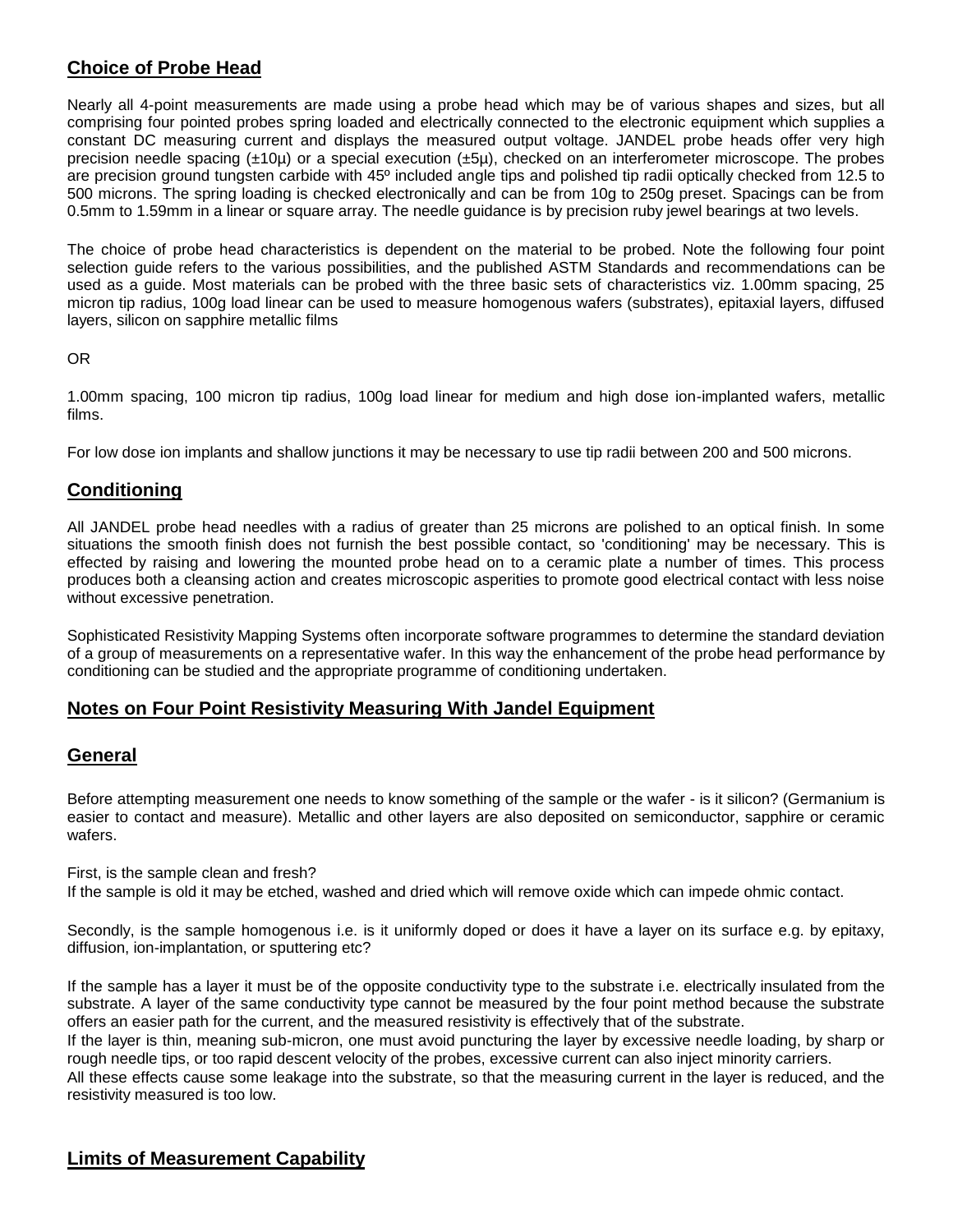1. The material must be capable of being probed, i.e. the probes must be able to make ohmic contact with the material e.g. Germanium, Silicon and metals. Materials such as Gallium Arsenide cannot normally be probed unless it is doped and measured with special measuring techniques such as that in the Four Dimensions Inc. GaAs probe.

2. Very low resistivity material e.g. aluminium, gold, platinum may require the maximum current from the current source to achieve a readng on the digital voltage display.

### **Calculation of Resistivity**

A selection of correction factors are published by various authorities, covering the modifications to be made according to the specimen size and shape being measured, we show two examples for measurement of circular samples in the centre with a linear probe of spacing 's'.

Basically, bulk resistivity (for a semi-infinite volume) = **2 x pi x s x (V/I)** ohm.cm where s is the spacing of the probe in cm, I the test current, and V the measured voltage.

Sheet resistance for wafers and films  $R_s = 4.532 \times V/I$  ohms per square.

Bulk resistivity for wafers and films  $q = R_s x t = 4.532 x V x t / I$  where t is the thickness in cm.

### **General Comments**

1. Most wafers and films approximate to 'infinite sheets' at the present time, but if the thickness is greater than 5% of the probe spacing (normally 1.00mm) i.e. 5mm then the semi-infinite solid formula is within less than 1%.

2. From the other point of view a reasonable sized wafer may be measured with a four point probe using the above sheet resistance formula. Provided the wafer thickness does not exceed 0.625 of the probe spacing the calculation is within 1%.

| FPP Correction Factors for Sample Thickness t |             | FPP Correction Factors for sample diameter d |             |
|-----------------------------------------------|-------------|----------------------------------------------|-------------|
| t/s                                           | $C_1$ (t/s) | d/s                                          | $C_2$ (d/s) |
| 0.3                                           | 1.0000      | 10                                           | 4.1712      |
| 0.4                                           | 0.9995      | 20                                           | 4.4364      |
| 0.5                                           | 0.9974      | 30                                           | 4.4892      |
| 0.6                                           | 0.9919      | 40                                           | 4.5080      |
| 0.7                                           | 0.9816      | 50                                           | 4.5167      |
| 0.8                                           | 0.9662      | 60                                           | 4.5215      |
| 0.9                                           | 0.9459      | 70                                           | 4.5244      |
| 1.0                                           | 0.9215      | 80                                           | 4.5262      |
| 1.2                                           | 0.8643      | 90                                           | 4.5275      |
| 1.4                                           | 0.8026      | 100                                          | 4.5284      |
| 1.6                                           | 0.7419      | 200                                          | 4.5314      |
| 1.8                                           | 0.6852      |                                              | 4.5320      |
| 2.0                                           | 0.6337      |                                              |             |

Please see table below.

3. Remember that other geometrical effects affect the result if the wafer is not measured at the centre because the number of possible current paths is limited.

### *We recommend study of the following original papers:*

### a) Linear Array Probes